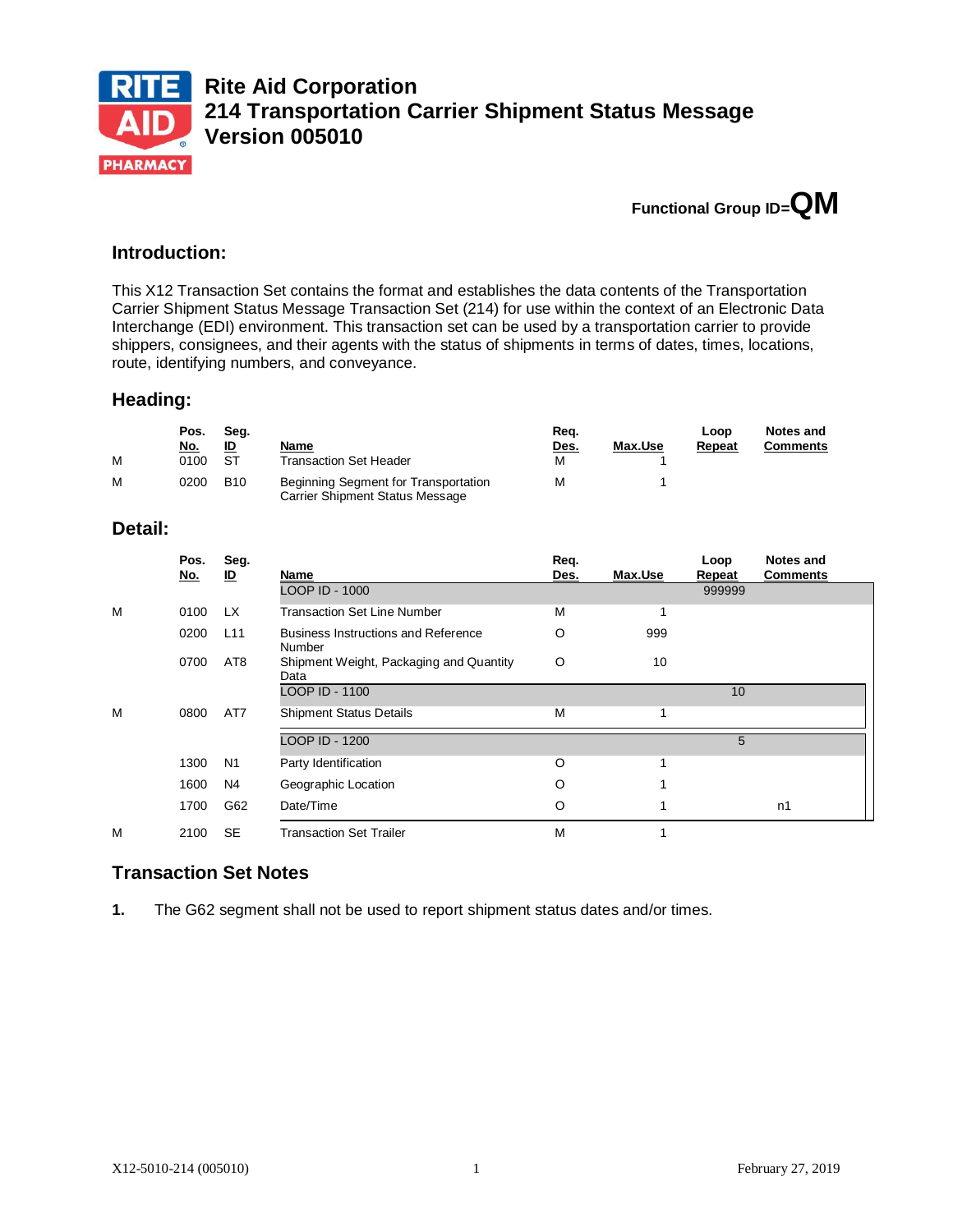# **Segment: ST Transaction Set Header**

| <b>Position:</b><br>Loop:        | 0100                                                                      |
|----------------------------------|---------------------------------------------------------------------------|
| Level:<br>Usage:                 | Heading<br>Mandatory                                                      |
| Max Use:                         |                                                                           |
| Purpose:<br><b>Syntax Notes:</b> | To indicate the start of a transaction set and to assign a control number |

## **Data Element Summary**

|   |                      |                | Dala Element Summary                                                                                                                                                                    |                   |            |
|---|----------------------|----------------|-----------------------------------------------------------------------------------------------------------------------------------------------------------------------------------------|-------------------|------------|
|   | Ref.                 | <b>Data</b>    |                                                                                                                                                                                         |                   |            |
|   | <u>Des.</u>          | <b>Element</b> | <b>Name</b>                                                                                                                                                                             | <b>Attributes</b> |            |
| м | ST <sub>01</sub>     | 143            | <b>Transaction Set Identifier Code</b>                                                                                                                                                  | М                 | 1 ID $3/3$ |
|   |                      |                | Code uniquely identifying a Transaction Set                                                                                                                                             |                   |            |
|   |                      |                | <b>Transportation Carrier Shipment Status Message</b><br>214                                                                                                                            |                   |            |
| М | <b>ST02</b>          | 329            | <b>Transaction Set Control Number</b><br>Identifying control number that must be unique within the transaction set<br>functional group assigned by the originator for a transaction set | м                 | 1 AN 4/9   |
|   | Segment:             | <b>B10</b>     | <b>Beginning Segment for Transportation Carrier Shipment Status</b>                                                                                                                     |                   |            |
|   |                      | <b>Message</b> |                                                                                                                                                                                         |                   |            |
|   | <b>Position:</b>     | 0200           |                                                                                                                                                                                         |                   |            |
|   | Loop:                |                |                                                                                                                                                                                         |                   |            |
|   | Level:               | Heading        |                                                                                                                                                                                         |                   |            |
|   | Usage:               | Mandatory      |                                                                                                                                                                                         |                   |            |
|   | Max Use:             | 1              |                                                                                                                                                                                         |                   |            |
|   | <b>Purpose:</b>      |                | To transmit identifying numbers and other basic data relating to the transaction                                                                                                        |                   |            |
|   |                      | set            |                                                                                                                                                                                         |                   |            |
|   | <b>Syntax Notes:</b> | 1              | At least one of B1001 or B1006 is required.                                                                                                                                             |                   |            |
|   |                      | $\mathbf{2}$   | Only one of B1001 or B1005 may be present.                                                                                                                                              |                   |            |
|   |                      | 3              | If either B1005 or B1006 is present, then the other is required.                                                                                                                        |                   |            |
|   |                      | 4              | If either B1008 or B1009 is present, then the other is required.                                                                                                                        |                   |            |

|                           |                              |                                      | Dala Lichichl Juinnial y                                                                                                                                                                                                             |   |                         |                   |
|---------------------------|------------------------------|--------------------------------------|--------------------------------------------------------------------------------------------------------------------------------------------------------------------------------------------------------------------------------------|---|-------------------------|-------------------|
| <b>Must</b>               | Ref.<br>Des.<br><b>B1001</b> | <b>Data</b><br><b>Element</b><br>127 | <b>Name</b><br><b>Reference Identification</b>                                                                                                                                                                                       | X | <b>Attributes</b><br>1. | AN 1/50           |
| <b>Use</b>                |                              |                                      |                                                                                                                                                                                                                                      |   |                         |                   |
|                           |                              |                                      | Reference information as defined for a particular Transaction Set or as<br>specified by the Reference Identification Qualifier                                                                                                       |   |                         |                   |
| <b>Must</b><br><b>Use</b> | <b>B1002</b>                 | 145                                  | <b>Shipment Identification Number</b>                                                                                                                                                                                                | Ο | 1                       | AN 1/30           |
|                           |                              |                                      | Identification number assigned to the shipment by the shipper that<br>uniquely identifies the shipment from origin to ultimate destination and<br>is not subject to modification; (Does not contain blanks or special<br>characters) |   |                         |                   |
| M                         | B1003                        | 140                                  | <b>Standard Carrier Alpha Code</b><br>Standard Carrier Alpha Code                                                                                                                                                                    | M | 1                       | ID <sub>2/4</sub> |
|                           | <b>B1004</b>                 | 71                                   | <b>Inquiry Request Number</b><br>Identifying number assigned by inquirer                                                                                                                                                             | O | 1.                      | NO 1/3            |
|                           | Segment:<br><b>Position:</b> | 0100                                 | <b>Transaction Set Line Number</b>                                                                                                                                                                                                   |   |                         |                   |

| X12-5010-214 (005010) |  |
|-----------------------|--|
|-----------------------|--|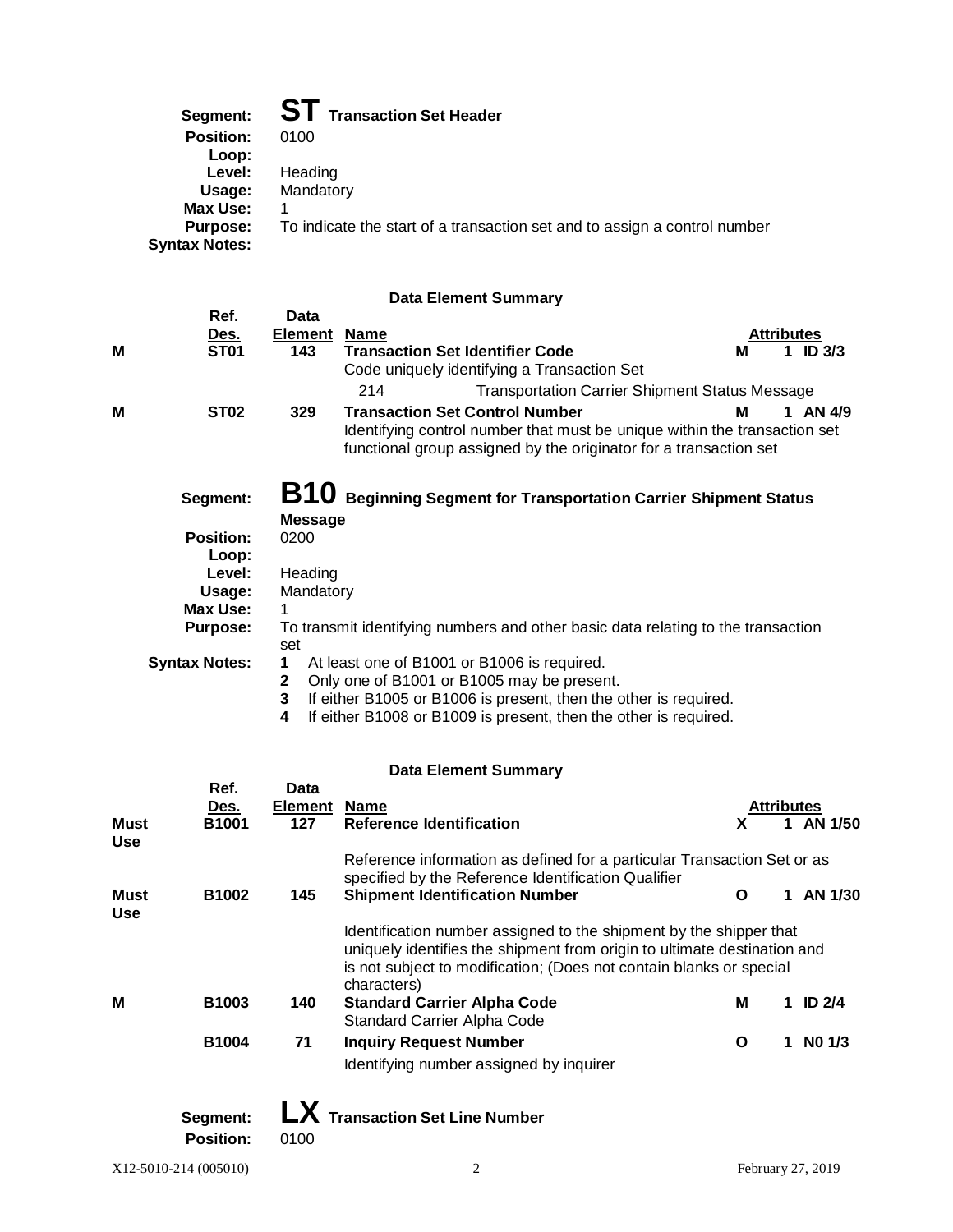| Loop:                | Mandatory<br>1000                               |
|----------------------|-------------------------------------------------|
| Level:               | Detail                                          |
| Usage:               | Mandatory                                       |
| Max Use:             |                                                 |
| <b>Purpose:</b>      | To reference a line number in a transaction set |
| <b>Syntax Notes:</b> |                                                 |

**Ref. Data**

#### **Data Element Summary**

|   | ------<br>Des. | Element Name |                                                              | <b>Attributes</b> |        |
|---|----------------|--------------|--------------------------------------------------------------|-------------------|--------|
| М | <b>LX01</b>    | 554          | <b>Assigned Number</b>                                       |                   | N0 1/6 |
|   |                |              | Number assigned for differentiation within a transaction set |                   |        |

| Segment:             | L11 Business Instructions and Reference Number                              |
|----------------------|-----------------------------------------------------------------------------|
| <b>Position:</b>     | 0200                                                                        |
| Loop:                | Mandatory<br>1000                                                           |
| Level:               | Detail                                                                      |
| Usage:               | Optional                                                                    |
| Max Use:             | 999                                                                         |
| <b>Purpose:</b>      | To specify instructions in this business relationship or a reference number |
| <b>Syntax Notes:</b> | At least one of L1101 or L1103 is required.<br>1.                           |
|                      | If either L1101 or L1102 is present, then the other is required.            |

## **Data Element Summary**

| Ref.              | Data           |                                           |                                                                                                                                |                   |          |
|-------------------|----------------|-------------------------------------------|--------------------------------------------------------------------------------------------------------------------------------|-------------------|----------|
| <u>Des.</u>       | <b>Element</b> | Name                                      |                                                                                                                                | <b>Attributes</b> |          |
| L <sub>1101</sub> | 127            | <b>Reference Identification</b>           |                                                                                                                                |                   | AN 1/50  |
| L <sub>1102</sub> | 128            | <b>Reference Identification Qualifier</b> | Reference information as defined for a particular Transaction Set or as<br>specified by the Reference Identification Qualifier | 1                 | ID $2/3$ |
|                   |                |                                           | Code qualifying the Reference Identification                                                                                   |                   |          |
|                   |                | EQ                                        | <b>Equipment Number</b>                                                                                                        |                   |          |
|                   |                | PO.                                       | Purchase Order Number                                                                                                          |                   |          |
|                   |                |                                           |                                                                                                                                |                   |          |

**Segment: AT8 Shipment Weight, Packaging and Quantity Data**

| <b>Position:</b>     | 0700                                                                           |
|----------------------|--------------------------------------------------------------------------------|
| Loop:                | 1000<br>Mandatory                                                              |
| Level:               | Detail                                                                         |
| Usage:               | Optional                                                                       |
| Max Use:             | 10                                                                             |
| <b>Purpose:</b>      | To specify shipment details in terms of weight, and quantity of handling units |
| <b>Syntax Notes:</b> | If any of AT801 AT802 or AT803 is present, then all are required.              |
|                      | If either AT806 or AT807 is present, then the other is required.               |
| Notes:               | AT804 and AT805 when added together should represent total quantity of         |
|                      | handling units in shipment.                                                    |

| Ref.<br><u>Des.</u><br>AT801 | Data<br><b>Element Name</b><br>187 | <b>Weight Qualifier</b>          |                             | <b>Attributes</b> | ID $1/2$ |
|------------------------------|------------------------------------|----------------------------------|-----------------------------|-------------------|----------|
|                              |                                    | Code defining the type of weight |                             |                   |          |
|                              |                                    | A3                               | Shippers Weight             |                   |          |
|                              |                                    | в                                | <b>Billed Weight</b>        |                   |          |
|                              |                                    | Е                                | <b>Estimated Net Weight</b> |                   |          |
|                              |                                    |                                  |                             |                   |          |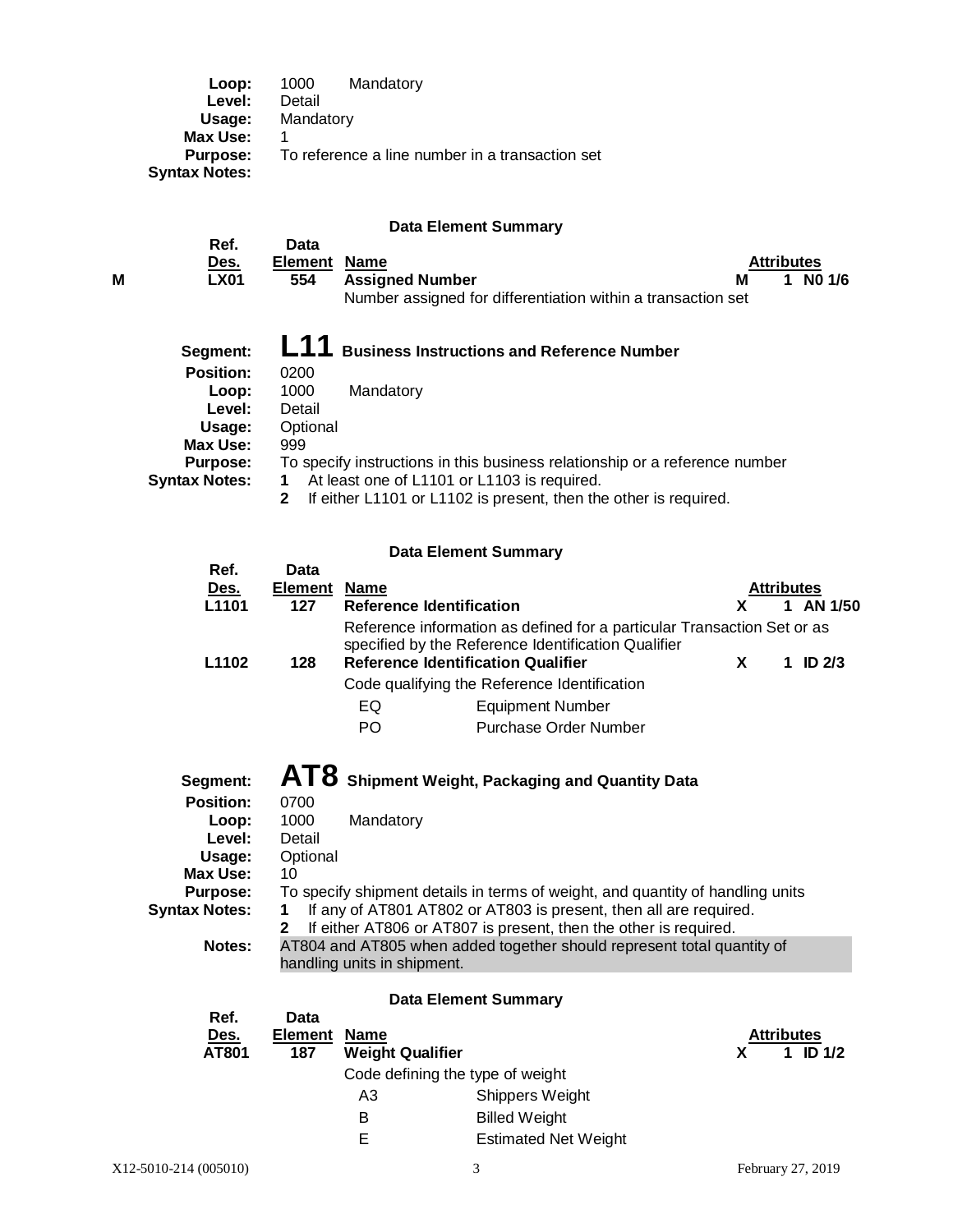|                      |                | G                       | Gross Weight                                                                                 |   |            |
|----------------------|----------------|-------------------------|----------------------------------------------------------------------------------------------|---|------------|
|                      |                | L                       | Legal Weight                                                                                 |   |            |
|                      |                | N                       | <b>Actual Net Weight</b>                                                                     |   |            |
| AT802                | 188            | <b>Weight Unit Code</b> |                                                                                              | X | 1 ID $1/1$ |
|                      |                |                         | Code specifying the weight unit                                                              |   |            |
|                      |                | L                       | Pounds                                                                                       |   |            |
| AT803                | 81             | Weight                  |                                                                                              | X | 1 R $1/10$ |
|                      |                |                         | Numeric value of weight                                                                      |   |            |
| AT804                | 80             | <b>Lading Quantity</b>  |                                                                                              | O | NO 1/7     |
|                      |                |                         | Number of units (pieces) of the lading commodity                                             |   |            |
|                      |                |                         | Quantity of handling units that are not unitized (for example a carton)                      |   |            |
| AT805                | 80             | <b>Lading Quantity</b>  |                                                                                              | O | NO 1/7     |
|                      |                |                         | Number of units (pieces) of the lading commodity                                             |   |            |
|                      |                |                         | Quantity of handling units that are unitized (for example on a pallet).                      |   |            |
|                      |                |                         |                                                                                              |   |            |
| Segment:             | AT7            |                         | <b>Shipment Status Details</b>                                                               |   |            |
| <b>Position:</b>     | 0800           |                         |                                                                                              |   |            |
| Loop:                | 1100           | Mandatory               |                                                                                              |   |            |
| Level:               | Detail         |                         |                                                                                              |   |            |
| Usage:<br>Max Use:   | Mandatory<br>1 |                         |                                                                                              |   |            |
| <b>Purpose:</b>      |                |                         | To specify the status of a shipment, the reason for that status, the date and time           |   |            |
|                      |                |                         | of the status and the date and time of any appointments scheduled.                           |   |            |
| <b>Syntax Notes:</b> | 1              |                         | Only one of AT701 or AT703 may be present.                                                   |   |            |
|                      | $\mathbf 2$    |                         | If AT702 is present, then AT701 is required.                                                 |   |            |
|                      | 3<br>4         |                         | If AT704 is present, then AT703 is required.<br>If AT706 is present, then AT705 is required. |   |            |
|                      | 5              |                         | If AT707 is present, then AT706 is required.                                                 |   |            |
|                      |                |                         |                                                                                              |   |            |

| <b>Data</b> |                |                                           |                                                                              |                                                                                                                                                 |                                                                                   |
|-------------|----------------|-------------------------------------------|------------------------------------------------------------------------------|-------------------------------------------------------------------------------------------------------------------------------------------------|-----------------------------------------------------------------------------------|
|             | <b>Name</b>    |                                           |                                                                              |                                                                                                                                                 |                                                                                   |
|             |                |                                           |                                                                              |                                                                                                                                                 |                                                                                   |
|             |                |                                           |                                                                              |                                                                                                                                                 |                                                                                   |
|             | A3             | <b>Shipment Returned to Shipper</b>       |                                                                              |                                                                                                                                                 |                                                                                   |
|             | A7             | <b>Refused by Consignee</b>               |                                                                              |                                                                                                                                                 |                                                                                   |
|             | AF             |                                           |                                                                              |                                                                                                                                                 |                                                                                   |
|             | AG             | <b>Estimated Delivery</b>                 |                                                                              |                                                                                                                                                 |                                                                                   |
|             | AH             | <b>Attempted Delivery</b>                 |                                                                              |                                                                                                                                                 |                                                                                   |
|             | AI             | Shipment has been Reconsigned             |                                                                              |                                                                                                                                                 |                                                                                   |
|             | AJ             | <b>Tendered for Delivery</b>              |                                                                              |                                                                                                                                                 |                                                                                   |
|             | AM             | Loaded on Truck                           |                                                                              |                                                                                                                                                 |                                                                                   |
|             | AV             | Available for Delivery                    |                                                                              |                                                                                                                                                 |                                                                                   |
|             | <b>B6</b>      |                                           |                                                                              |                                                                                                                                                 |                                                                                   |
|             | C <sub>1</sub> |                                           |                                                                              |                                                                                                                                                 |                                                                                   |
|             | CA             | <b>Shipment Cancelled</b>                 |                                                                              |                                                                                                                                                 |                                                                                   |
|             | CD             | <b>Carrier Departed Delivery Location</b> |                                                                              |                                                                                                                                                 |                                                                                   |
|             | CL             | <b>Trailer Closed Out</b>                 |                                                                              |                                                                                                                                                 |                                                                                   |
|             | D1             |                                           |                                                                              |                                                                                                                                                 |                                                                                   |
|             | J1             | Delivered to Connecting Line              |                                                                              |                                                                                                                                                 |                                                                                   |
|             | L1             | Loading                                   |                                                                              |                                                                                                                                                 |                                                                                   |
|             | 1650           | Element                                   | <b>Shipment Status Indicator</b><br>Code indicating the status of a shipment | X<br><b>Estimated to Arrive at Carrier Terminal</b><br><b>Estimated to Depart Terminal Location</b><br>Completed Unloading at Delivery Location | <b>Attributes</b><br>1 ID $2/2$<br>Carrier Departed Pickup Location with Shipment |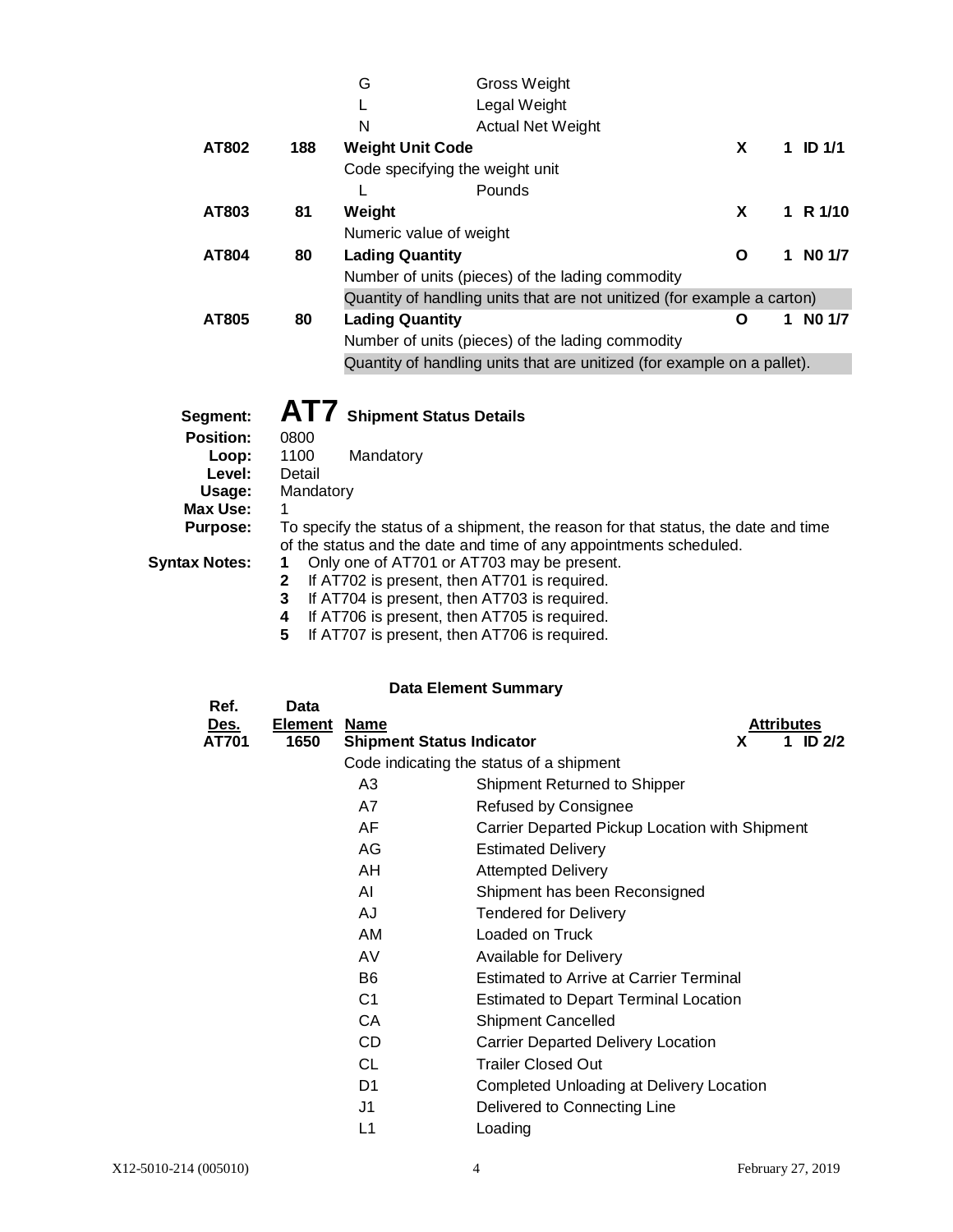|                                    |                | <sub>00</sub>                             | Paperwork Received - Did not Receive Shipment or                                                                                                                                                                                                                                                |                |
|------------------------------------|----------------|-------------------------------------------|-------------------------------------------------------------------------------------------------------------------------------------------------------------------------------------------------------------------------------------------------------------------------------------------------|----------------|
|                                    |                | P <sub>1</sub>                            | Equipment<br><b>Departed Terminal Location</b>                                                                                                                                                                                                                                                  |                |
|                                    |                | S <sub>1</sub>                            | Trailer Spotted at Consignee's Location                                                                                                                                                                                                                                                         |                |
|                                    |                | <b>SD</b>                                 | Shipment Delayed                                                                                                                                                                                                                                                                                |                |
|                                    |                | X1                                        |                                                                                                                                                                                                                                                                                                 |                |
|                                    |                |                                           | Arrived at Delivery Location                                                                                                                                                                                                                                                                    |                |
|                                    |                | X <sub>2</sub>                            | Estimated Date and/or Time of Arrival at<br>Consignee's Location                                                                                                                                                                                                                                |                |
|                                    |                | X <sub>3</sub>                            | Arrived at Pickup Location                                                                                                                                                                                                                                                                      |                |
|                                    |                | X4                                        | <b>Arrived at Terminal Location</b>                                                                                                                                                                                                                                                             |                |
|                                    |                | X <sub>6</sub>                            | En Route to Delivery Location                                                                                                                                                                                                                                                                   |                |
| AT702                              | 1651           |                                           | <b>Shipment Status or Appointment Reason Code</b><br>O                                                                                                                                                                                                                                          | 1 ID 2/2       |
|                                    |                | was transmitted                           | Code indicating the reason a shipment status or appointment reason                                                                                                                                                                                                                              |                |
|                                    |                | A <sub>1</sub>                            | <b>Missed Delivery</b>                                                                                                                                                                                                                                                                          |                |
|                                    |                | A <sub>2</sub>                            | <b>Incorrect Address</b>                                                                                                                                                                                                                                                                        |                |
|                                    |                | A <sub>3</sub>                            | <b>Indirect Delivery</b>                                                                                                                                                                                                                                                                        |                |
|                                    |                | AA                                        | Mis-sort                                                                                                                                                                                                                                                                                        |                |
|                                    |                | <b>AD</b>                                 | <b>Customer Requested Future Delivery</b>                                                                                                                                                                                                                                                       |                |
|                                    |                | AG                                        | <b>Consignee Related</b>                                                                                                                                                                                                                                                                        |                |
|                                    |                | AH                                        | <b>Driver Related</b>                                                                                                                                                                                                                                                                           |                |
|                                    |                | AI                                        | Mechanical Breakdown                                                                                                                                                                                                                                                                            |                |
|                                    |                | AJ                                        | <b>Other Carrier Related</b>                                                                                                                                                                                                                                                                    |                |
|                                    |                | AK                                        | Damaged, Rewrapped in Hub                                                                                                                                                                                                                                                                       |                |
|                                    |                | <b>AL</b>                                 | <b>Previous Stop</b>                                                                                                                                                                                                                                                                            |                |
|                                    |                | AM                                        | <b>Shipper Related</b>                                                                                                                                                                                                                                                                          |                |
|                                    |                | AO.                                       | Weather or Natural Disaster Related                                                                                                                                                                                                                                                             |                |
|                                    |                | AQ                                        | Recipient Unavailable - Delivery Delayed                                                                                                                                                                                                                                                        |                |
|                                    |                | AR                                        | Improper International Paperwork                                                                                                                                                                                                                                                                |                |
|                                    |                | AV                                        | <b>Exceeds Service Limitations</b>                                                                                                                                                                                                                                                              |                |
|                                    |                | AX                                        | <b>Insufficient Pickup Time</b>                                                                                                                                                                                                                                                                 |                |
|                                    |                | AY                                        | <b>Missed Pickup</b>                                                                                                                                                                                                                                                                            |                |
|                                    |                | B <sub>1</sub>                            | <b>Consignee Closed</b>                                                                                                                                                                                                                                                                         |                |
| AT705                              | 373            | Date                                      |                                                                                                                                                                                                                                                                                                 | x.<br>1 DT 8/8 |
|                                    |                |                                           | Date expressed as CCYYMMDD where CC represents the first two                                                                                                                                                                                                                                    |                |
|                                    |                | digits of the calendar year               |                                                                                                                                                                                                                                                                                                 |                |
| AT706                              | 337            | Time                                      | X                                                                                                                                                                                                                                                                                               | 1 TM 4/8       |
|                                    |                | hundredths (00-99)                        | Time expressed in 24-hour clock time as follows: HHMM, or HHMMSS,<br>or HHMMSSD, or HHMMSSDD, where $H =$ hours (00-23), $M =$ minutes<br>$(00-59)$ , S = integer seconds $(00-59)$ and DD = decimal seconds;<br>decimal seconds are expressed as follows: $D = \text{tenths} (0-9)$ and $DD =$ |                |
| Segment:                           | N <sub>1</sub> | <b>Party Identification</b>               |                                                                                                                                                                                                                                                                                                 |                |
| <b>Position:</b>                   | 1300           |                                           |                                                                                                                                                                                                                                                                                                 |                |
| Loop:                              | 1200           | Optional                                  |                                                                                                                                                                                                                                                                                                 |                |
| Level:                             | Detail         |                                           |                                                                                                                                                                                                                                                                                                 |                |
| Usage:                             | Optional       |                                           |                                                                                                                                                                                                                                                                                                 |                |
| <b>Max Use:</b><br><b>Purpose:</b> | 1              |                                           | To identify a party by type of organization, name, and code                                                                                                                                                                                                                                     |                |
| <b>Syntax Notes:</b>               | 1              | At least one of N102 or N103 is required. |                                                                                                                                                                                                                                                                                                 |                |
|                                    | $\mathbf{2}$   |                                           | If either N103 or N104 is present, then the other is required.                                                                                                                                                                                                                                  |                |
| Notes:                             |                |                                           | Refer to http://www.riteaidediservices.com/distribution-centers/ for complete list                                                                                                                                                                                                              |                |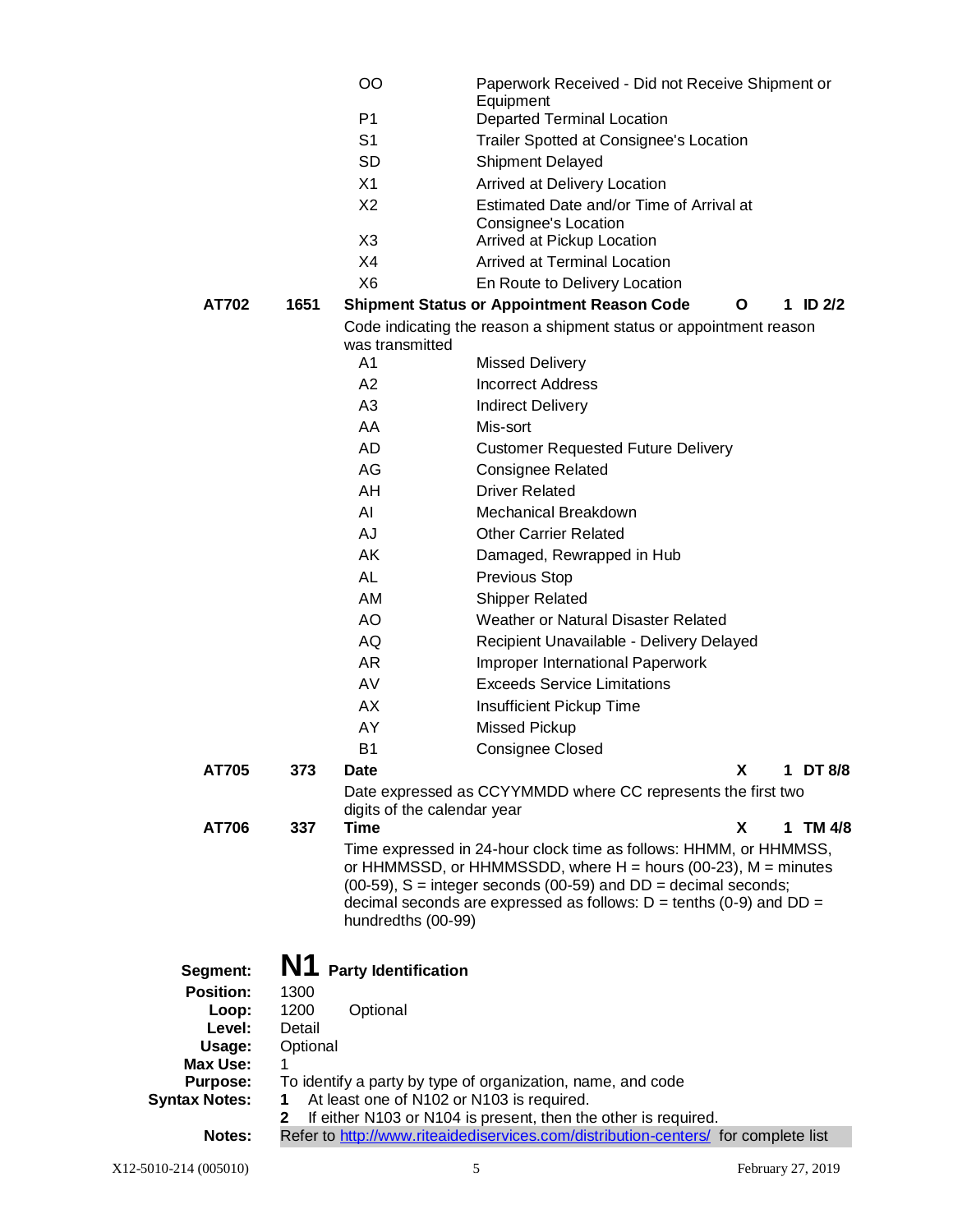## of DCs

|   |                                                                                                                  |                                                        |                                      | <b>Data Element Summary</b>                                                                                                                                                                |                                               |   |                   |             |
|---|------------------------------------------------------------------------------------------------------------------|--------------------------------------------------------|--------------------------------------|--------------------------------------------------------------------------------------------------------------------------------------------------------------------------------------------|-----------------------------------------------|---|-------------------|-------------|
|   | Ref.                                                                                                             | Data                                                   |                                      |                                                                                                                                                                                            |                                               |   |                   |             |
| Μ | <u>Des.</u><br>N <sub>101</sub>                                                                                  | <b>Element Name</b><br>98                              | <b>Entity Identifier Code</b>        |                                                                                                                                                                                            |                                               | м | <b>Attributes</b> | 1 ID $2/3$  |
|   |                                                                                                                  |                                                        | an individual                        | Code identifying an organizational entity, a physical location, property or                                                                                                                |                                               |   |                   |             |
|   |                                                                                                                  |                                                        | <b>CN</b>                            | Consignee                                                                                                                                                                                  |                                               |   |                   |             |
|   |                                                                                                                  |                                                        | <b>SH</b>                            | Shipper                                                                                                                                                                                    |                                               |   |                   |             |
|   | N102                                                                                                             | 93                                                     | <b>Name</b>                          |                                                                                                                                                                                            |                                               | X |                   | 1 AN 1/60   |
|   |                                                                                                                  |                                                        | Free-form name                       |                                                                                                                                                                                            |                                               |   |                   |             |
|   | N103                                                                                                             | 66                                                     |                                      | <b>Identification Code Qualifier</b>                                                                                                                                                       |                                               | X |                   | 1 ID $1/2$  |
|   |                                                                                                                  |                                                        | Identification Code (67)<br>9        | Code designating the system/method of code structure used for                                                                                                                              | D-U-N-S+4, D-U-N-S Number with Four Character |   |                   |             |
|   |                                                                                                                  |                                                        |                                      | Suffix                                                                                                                                                                                     |                                               |   |                   |             |
|   | N <sub>104</sub>                                                                                                 | 67                                                     | <b>Identification Code</b>           |                                                                                                                                                                                            |                                               | X |                   | 1 AN 2/80   |
|   |                                                                                                                  |                                                        |                                      | Code identifying a party or other code                                                                                                                                                     |                                               |   |                   |             |
|   | Segment:<br><b>Position:</b><br>Loop:<br>Level:<br>Usage:<br>Max Use:<br><b>Purpose:</b><br><b>Syntax Notes:</b> | 1600<br>1200<br>Detail<br>Optional<br>1<br>1<br>2<br>3 | N4 Geographic Location<br>Optional   | To specify the geographic place of the named party<br>Only one of N402 or N407 may be present.<br>If N406 is present, then N405 is required.<br>If N407 is present, then N404 is required. |                                               |   |                   |             |
|   | Ref.                                                                                                             | <b>Data</b>                                            |                                      | <b>Data Element Summary</b>                                                                                                                                                                |                                               |   |                   |             |
|   | <u>Des.</u>                                                                                                      | <u>Element</u>                                         | <b>Name</b>                          |                                                                                                                                                                                            |                                               |   | <b>Attributes</b> |             |
|   | N401                                                                                                             | 19                                                     | <b>City Name</b>                     |                                                                                                                                                                                            |                                               | O |                   | 1 AN 2/30   |
|   |                                                                                                                  |                                                        | Free-form text for city name         |                                                                                                                                                                                            |                                               |   |                   |             |
|   | N402                                                                                                             | 156                                                    | <b>State or Province Code</b>        |                                                                                                                                                                                            |                                               | X |                   | 1 ID $2/2$  |
|   |                                                                                                                  |                                                        |                                      | Code (Standard State/Province) as defined by appropriate government                                                                                                                        |                                               |   |                   |             |
|   | N403                                                                                                             | 116                                                    | agency<br><b>Postal Code</b>         |                                                                                                                                                                                            |                                               | O |                   | 1 ID $3/15$ |
|   |                                                                                                                  |                                                        |                                      | Code defining international postal zone code excluding punctuation and                                                                                                                     |                                               |   |                   |             |
|   |                                                                                                                  |                                                        |                                      | blanks (zip code for United States)                                                                                                                                                        |                                               |   |                   |             |
|   | Segment:                                                                                                         |                                                        | G62 Date/Time                        |                                                                                                                                                                                            |                                               |   |                   |             |
|   | <b>Position:</b>                                                                                                 | 1700                                                   |                                      |                                                                                                                                                                                            |                                               |   |                   |             |
|   | Loop:                                                                                                            | 1200                                                   | Optional                             |                                                                                                                                                                                            |                                               |   |                   |             |
|   | Level:                                                                                                           | Detail                                                 |                                      |                                                                                                                                                                                            |                                               |   |                   |             |
|   | Usage:<br><b>Max Use:</b>                                                                                        | Optional<br>1                                          |                                      |                                                                                                                                                                                            |                                               |   |                   |             |
|   | <b>Purpose:</b>                                                                                                  |                                                        | To specify pertinent dates and times |                                                                                                                                                                                            |                                               |   |                   |             |
|   | <b>Syntax Notes:</b>                                                                                             | 1<br>2                                                 |                                      | At least one of G6201 or G6203 is required.<br>If either G6201 or G6202 is present, then the other is required.                                                                            |                                               |   |                   |             |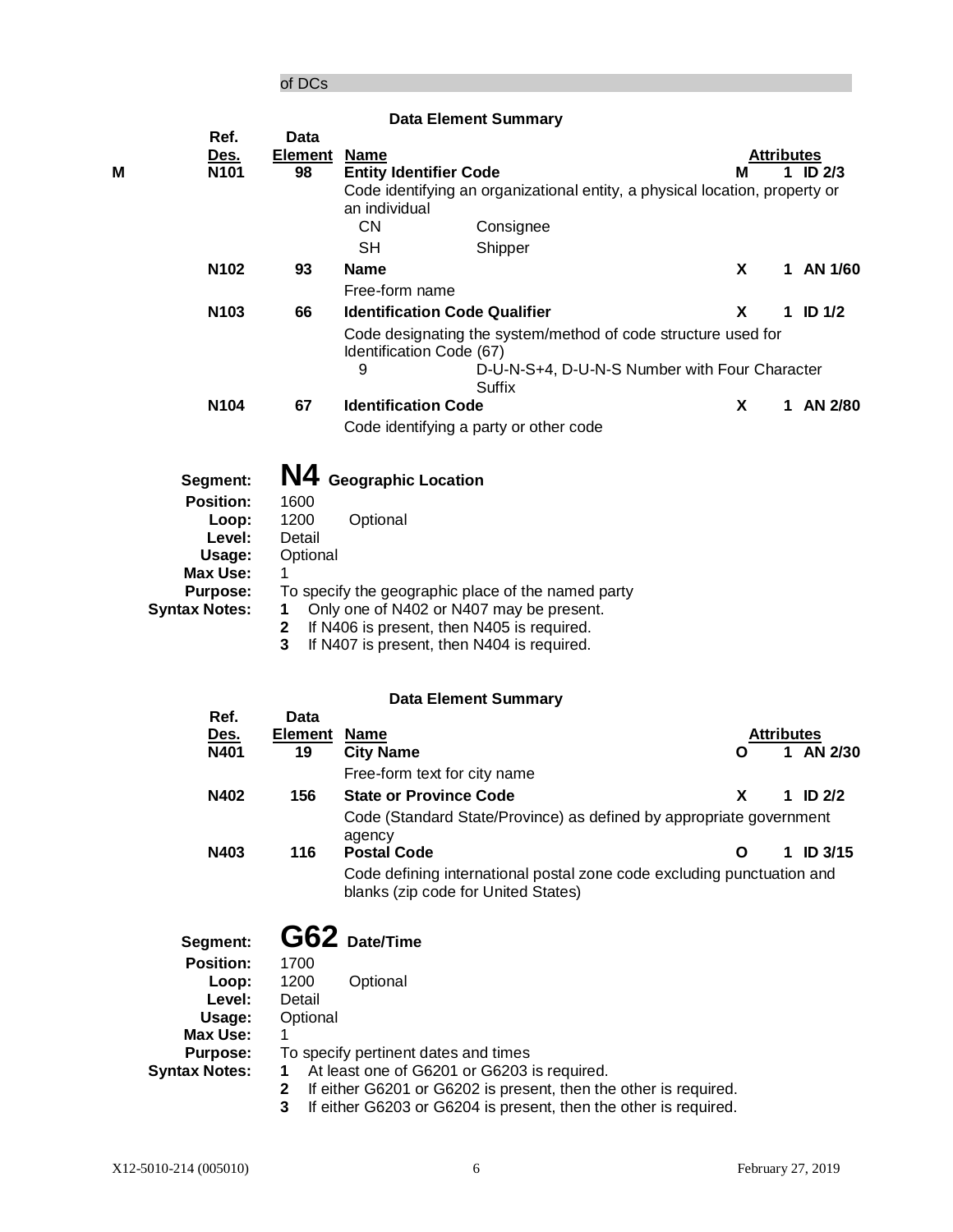| <b>Data Element Summary</b> |                |                                                                                                                                                                                                                                                                                                                       |                                                                                             |            |    |                   |  |
|-----------------------------|----------------|-----------------------------------------------------------------------------------------------------------------------------------------------------------------------------------------------------------------------------------------------------------------------------------------------------------------------|---------------------------------------------------------------------------------------------|------------|----|-------------------|--|
| Ref.                        | Data           |                                                                                                                                                                                                                                                                                                                       |                                                                                             |            |    |                   |  |
| Des.                        | <b>Element</b> | <b>Name</b>                                                                                                                                                                                                                                                                                                           |                                                                                             | Attributes |    |                   |  |
| G6201                       | 432            | <b>Date Qualifier</b>                                                                                                                                                                                                                                                                                                 |                                                                                             | X          |    | ID <sub>2/2</sub> |  |
|                             |                |                                                                                                                                                                                                                                                                                                                       | Code specifying type of date                                                                |            |    |                   |  |
|                             |                | 86                                                                                                                                                                                                                                                                                                                    | <b>Actual Pickup Date</b>                                                                   |            |    |                   |  |
| G6202                       | 373            | <b>Date</b>                                                                                                                                                                                                                                                                                                           |                                                                                             | X          |    | 1 DT 8/8          |  |
|                             |                |                                                                                                                                                                                                                                                                                                                       | Date expressed as CCYYMMDD where CC represents the first two<br>digits of the calendar year |            |    |                   |  |
| G6203                       | 176            | <b>Time Qualifier</b>                                                                                                                                                                                                                                                                                                 |                                                                                             | X          |    | $1$ ID $1/2$      |  |
|                             |                |                                                                                                                                                                                                                                                                                                                       | Code specifying the reported time                                                           |            |    |                   |  |
|                             |                | 8                                                                                                                                                                                                                                                                                                                     | <b>Actual Pickup Time</b>                                                                   |            |    |                   |  |
| G6204                       | 337            | Time                                                                                                                                                                                                                                                                                                                  |                                                                                             | X          | 1. | <b>TM 4/8</b>     |  |
|                             |                | Time expressed in 24-hour clock time as follows: HHMM, or HHMMSS,<br>or HHMMSSD, or HHMMSSDD, where $H =$ hours (00-23), $M =$ minutes<br>$(00-59)$ , S = integer seconds $(00-59)$ and DD = decimal seconds;<br>decimal seconds are expressed as follows: $D = \text{tenths} (0-9)$ and $DD =$<br>hundredths (00-99) |                                                                                             |            |    |                   |  |
| Segment:                    |                |                                                                                                                                                                                                                                                                                                                       | <b>SE</b> Transaction Set Trailer                                                           |            |    |                   |  |
| Position:                   | 2100           |                                                                                                                                                                                                                                                                                                                       |                                                                                             |            |    |                   |  |
| Loop:                       |                |                                                                                                                                                                                                                                                                                                                       |                                                                                             |            |    |                   |  |
| Level:                      | Detail         |                                                                                                                                                                                                                                                                                                                       |                                                                                             |            |    |                   |  |
| Usage:                      | Mandatory      |                                                                                                                                                                                                                                                                                                                       |                                                                                             |            |    |                   |  |
| Max Use:                    |                |                                                                                                                                                                                                                                                                                                                       |                                                                                             |            |    |                   |  |
| <b>Purpose:</b>             |                | To indicate the end of the transaction set and provide the count of the transmitted<br>segments (including the beginning (ST) and ending (SE) segments)                                                                                                                                                               |                                                                                             |            |    |                   |  |
| <b>Syntax Notes:</b>        |                |                                                                                                                                                                                                                                                                                                                       |                                                                                             |            |    |                   |  |

|   |                  |                | Dala Element Summary                                                                                                                                                                    |   |                   |
|---|------------------|----------------|-----------------------------------------------------------------------------------------------------------------------------------------------------------------------------------------|---|-------------------|
|   | Ref.             | Data           |                                                                                                                                                                                         |   |                   |
|   | Des.             | <b>Element</b> | <b>Name</b>                                                                                                                                                                             |   | <b>Attributes</b> |
| M | <b>SE01</b>      | 96             | <b>Number of Included Segments</b>                                                                                                                                                      | м | NO 1/10           |
|   |                  |                | Total number of segments included in a transaction set including ST<br>and SE segments                                                                                                  |   |                   |
| M | SE <sub>02</sub> | 329            | <b>Transaction Set Control Number</b><br>Identifying control number that must be unique within the transaction set<br>functional group assigned by the originator for a transaction set | м | AN 4/9            |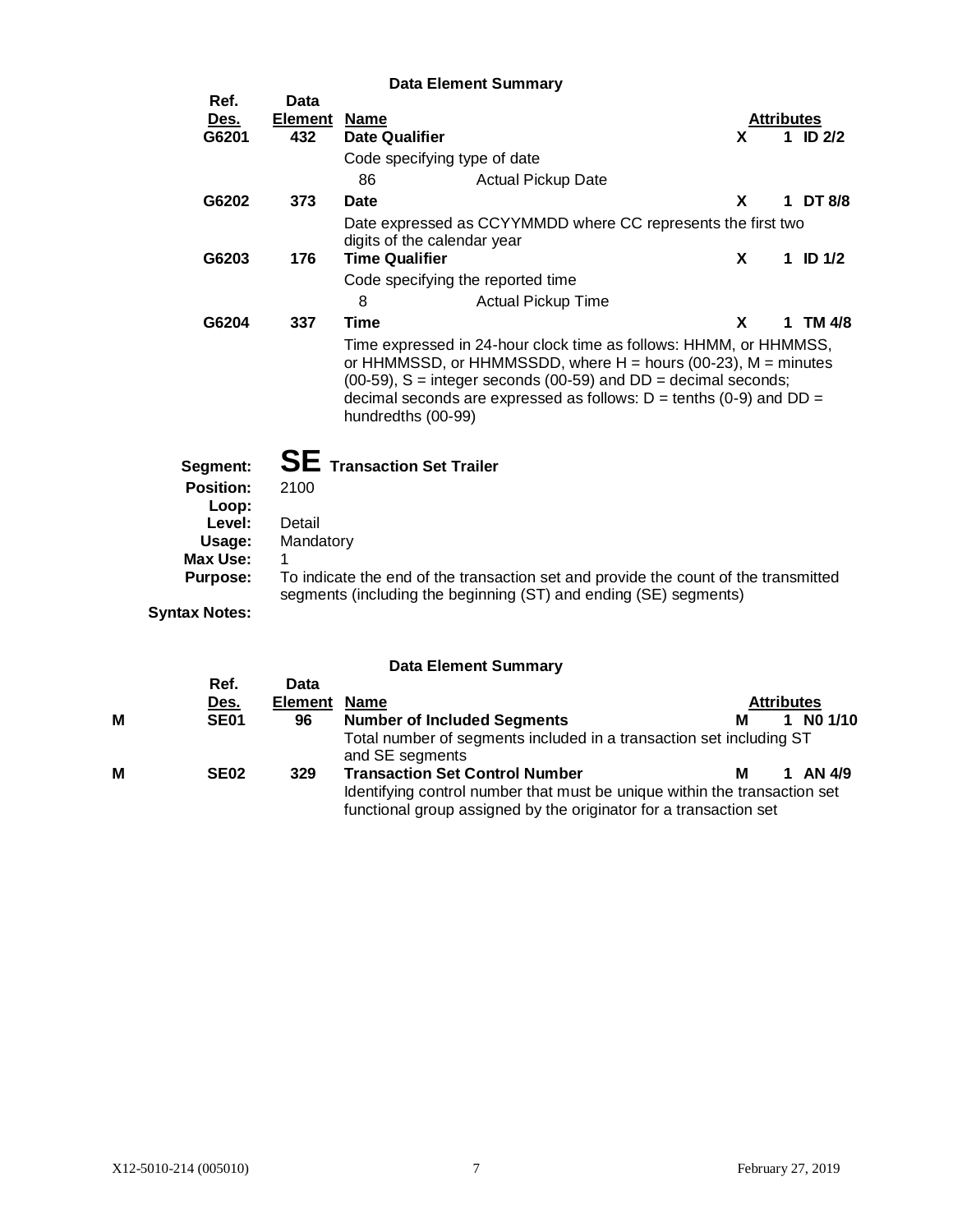#### **Sample Data**

ISA\*00\* \*00\* \*02\*ODFL \*01\*014578892 \*110118\*235 5\*<\*00501\*000032208\*0\*P\*>~ GS\*QM\*ODFL\*014578892\*20110118\*2355\*32208\*X\*005010~ ST\*214\*322080001~ B10\*05406220680\*10808165\*ODFL\*2~  $LX*1~$ L11\*0001747038\*PO~ L11\*0082390352\*PO~ L11\*5082143\*PO~ AT8\*A3\*L\*10170\*6~ AT7\*AG\*NS\*\*\*20110120\*1600\*ET~ AT7\*AM\*NS\*\*\*20110118\*2105\*ET~ AT7\*X6\*NS\*\*\*20110118\*2155\*ET~ N1\*SH\*DR PEPPER SNAPPLE GROUP~ N4\*JACKSONVILLE\*FL\*32220~ G62\*86\*20110118\*8\*23550332~ N1\*CN\*\*9\*0145788920035~ N4\*TUSCALOOSA\*AL\*35406~ SE\*16\*322080001~ ST\*214\*322080002~ B10\*06909054881\*00493530051327147\*ODFL\*2~  $TX*1~$ ~ L11\*5084290\*PO~ AT8\*A3\*L\*1998\*1~ AT7\*X4\*NS\*\*\*20110118\*2159\*ET~ N1\*SH\*M Z BERGER AND CO~ N4\*EDISON\*NJ\*08817~ G62\*86\*20110117\*8\*23550332~ N1\*CN\*\*9\*0145788920088~ N4\*LANCASTER\*CA\*93536~ SE\*12\*322080002~ ST\*214\*322080003~ B10\*08215912885\*SO503874\*ODFL\*2~  $LX*1~$ L11\*5071901\*PO~ AT8\*A3\*L\*1915\*2~ AT7\*X6\*NS\*\*\*20110118\*2201\*ET~ N1\*SH\*JOHN B SANFILIPPO~ N4\*ELGIN\*IL\*60123~ G62\*86\*20110117\*8\*23550332~ N1\*CN\*\*9\*0145788920060~ N4\*ROME\*NY\*13440~ SE\*12\*322080003~ ST\*214\*322080004~ B10\*09908623811\*00712870002900275\*ODFL\*2~  $LX*1~$ ~ L11\*5076763\*PO~ L11\*5079523\*PO~ AT8\*A3\*L\*8605\*13~ AT7\*X4\*NS\*\*\*20110118\*2305\*ET~ N1\*SH\*BN ROCKLINE INDUSTRIES~ N4\*BOONEVILLE\*AR\*72927~ G62\*86\*20110117\*8\*23550332~ N1\*CN\*\*9\*0145788920010~ N4\*PERRYMAN\*MD\*21130~ SE\*13\*322080004~ ST\*214\*322080005~ B10\*11003725840\*303E0000789\*ODFL\*2~  $LX*1~$ ~ L11\*5086361\*PO~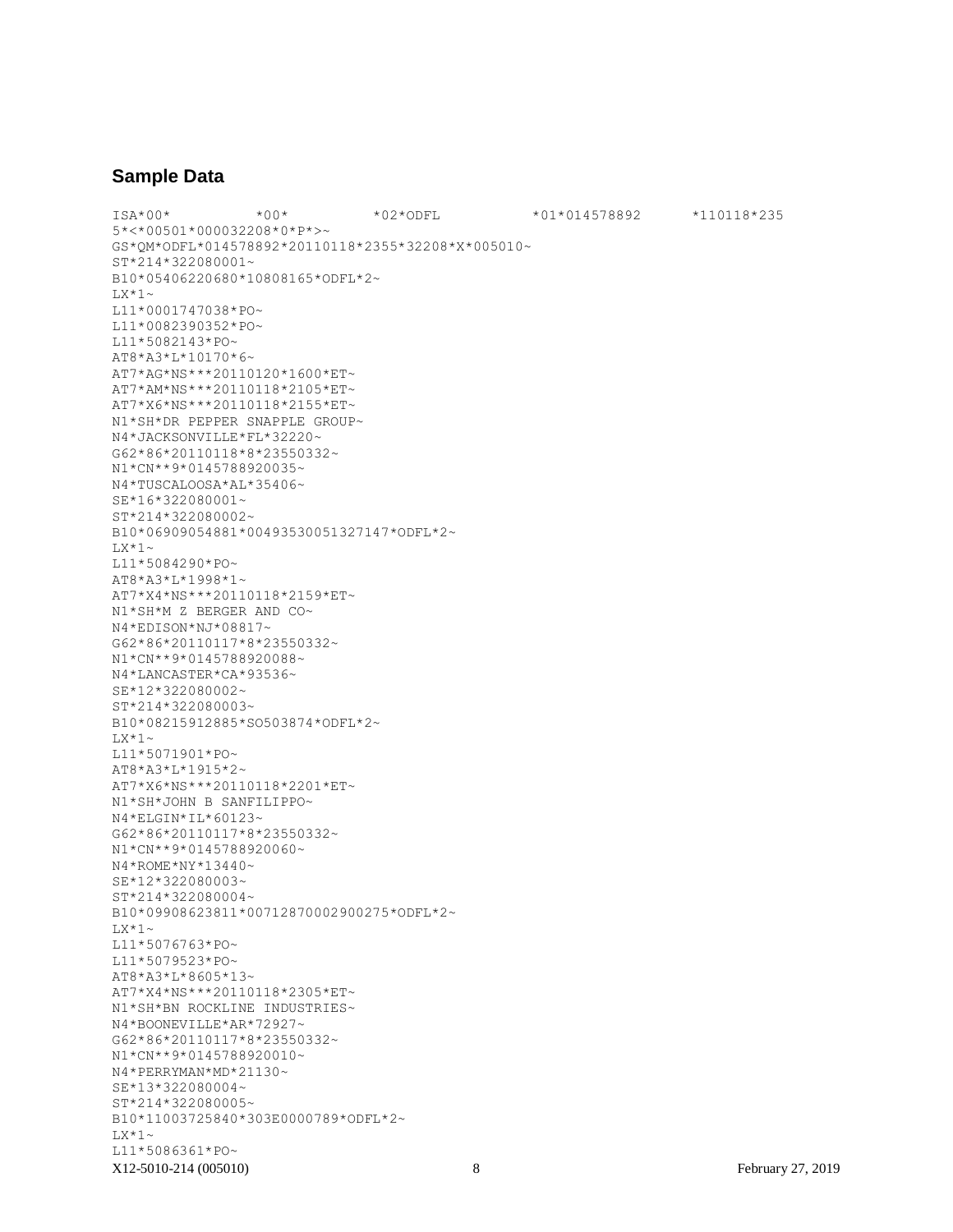```
AT8*A3*L*1166*2~ 
AT7*AG*NS***20110125*1600*ET~ 
N1*SH*IOVATE HEALTH SCIENCES INTL INC~ 
N4*BLASDELL*NY*14219~ 
G62*86*20110118*8*23550332~ 
N1*CN**9*0145788920081~ 
N4*WOODLAND*CA*95695~ 
SE*12*322080005~ 
ST*214*322080006~ 
B10*12201281016*226245*ODFL*2~ 
TX*1~~
L11*508199301457889*PO~ 
AT8*A3*L*2105*3~ 
AT7*X4*NS***20110118*2229*PT~ 
N1*SH*WEBSTER INDUSTRIES~ 
N4*MONTGOMERY*AL*36117~ 
G62*86*20110114*8*23550332~ 
N1*CN**9*0145788920081~ 
N4*WOODLAND*CA*95695~ 
SE*12*322080006~ 
ST*214*322080007~ 
B10*28700820559*00710810001726195*ODFL*2~ 
LX*1~~
L11*5079078*PO~ 
AT8*A3*L*90*1~ 
AT7*X4*NS***20110118*2229*PT~ 
N1*SH*DYNO MERCHANDISE~ 
N4*POMPANO BEACH*FL*33064~ 
G62*86*20110113*8*23550332~ 
N1*CN**9*0145788920081~ 
N4*WOODLAND*CA*95695~ 
SE*12*322080007~ 
ST*214*322080008~ 
B10*82940123522*HYI155744*ODFL*2~ 
LX*1~~
L11*5081253*PO~ 
AT8*A3*L*1110*2~ 
AT7*X6*NS***20110118*2113*ET~ 
N1*SH*HYLANDS INC~ 
N4*CARSON*CA*90745~ 
G62*86*20110114*8*23550332~ 
N1*CN**9*0145788920010~ 
N4*PERRYMAN*MD*21130~ 
SE*12*322080008~ 
ST*214*322080009~ 
B10*99950346784*00192009320262006*ODFL*2~ 
TX*1~~
L11*5080503*PO~ 
AT8*A3*L*982*2~ 
AT7*AM*NS***20110118*2308*ET~ 
N1*SH*RECKITT BENCKISER~ 
N4*PENDERGRASS*GA*30567~ 
G62*86*20110118*8*23550332~ 
N1*CN**9*0145788920035~ 
N4*TUSCALOOSA*AL*35406~ 
SE*12*322080009~ 
GE*9*32208~
```

```
IEA*1*000032208~
```